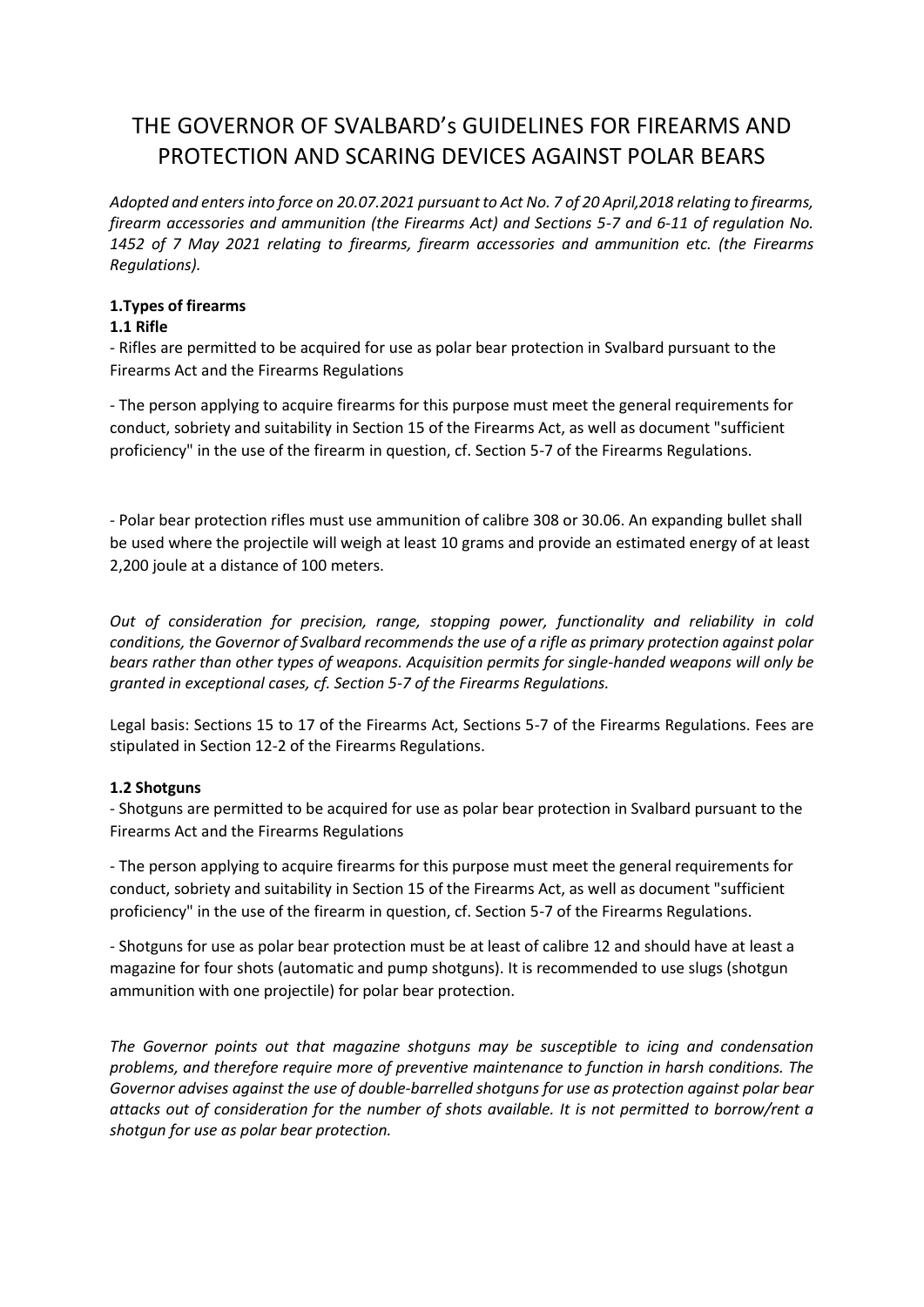Legal basis: Sections 15 to 17 of the Firearms Act, Sections 5-7 of the Firearms Regulations. Fees are stipulated in Section 12-2 of the Firearms Regulations.

## **1.3 Single-handed weapon/revolver**

*- As a general rule, revolvers are not allowed for use as polar bear protection in Svalbard* 

- Acquisition of single-handed weapons (revolvers) may be permitted for use as polar bear protection pursuant to Section 5-7, second subsection, of the Firearms Regulations in the following cases:

- Where the applicant can document a factual need (e.g. trappers or others with a documented service need) for firearms that are easier to carry than rifles and shotguns, and
- where the applicant can document "sufficient proficiency in the use of weapons" with a revolver. This entails the same requirements that are imposed on competition shooters pursuant to Section 4-6 of the Firearms Regulations, and
- where the applicant meets the general requirements for conduct, sobriety and suitability, cf. Section 15 of the Firearms Act.

- Single-handed weapons for use as polar bear protection shall use ammunition with a projectile diameter of 10.9 millimetres or larger, with a bullet weight of at least 14.9 grams

- Please note special age requirements (21 years) for the acquisition and possession of single-handed firearms in section 15 of the Firearms Act

*A revolver is short and easy to transport, and it is easy to carry both on the body and in vehicles. However, the actual use of the revolver places great demands on the user's shooting ability and the firearm has a limited range compared to the rifle. This affects, among other things, the ability to protect groups of people. The Norwegian Armed Forces Logistics Organisation concluded in 2015 that in practice there are few hand weapons suitable for self-defence against polar bears, and that in such a case, a revolver of 44 calibre or coarser is the best option.* 

Legal basis: Sections 15 to 17 of the Firearms Act, Sections 5-7 of the Firearms Regulations. Fees are stipulated in Section 12-2 of the Firearms Regulations.

## **2 Rental of firearms as protection against polar bear attacks**

- It is permissible to borrow/rent a rifle approved for polar bear protection. It is not permitted to borrow/rent a single-handed firearm or shotgun for use as polar bear protection.

- Rental of a rifle can take place on the following conditions:

- Rental of firearms may only be carried out by firearms dealers with a permit to operate rental, cf. Section 23 of the Firearms Act and Section 9-1 of the Firearms Regulations
- In the case of rental, the rules for lending apply:
	- o The person renting a firearm must present a Norwegian firearms licence, a European firearms passport or a valid loan permit. Applications for permits to borrow firearms for protection against polar bear attacks are assessed according to the same rules as for acquisition pursuant to Section 5-7 of the Firearms Regulations and the requirements of the Firearms Act for conduct, sobriety and suitability.
- Rented firearms should not be handed over to others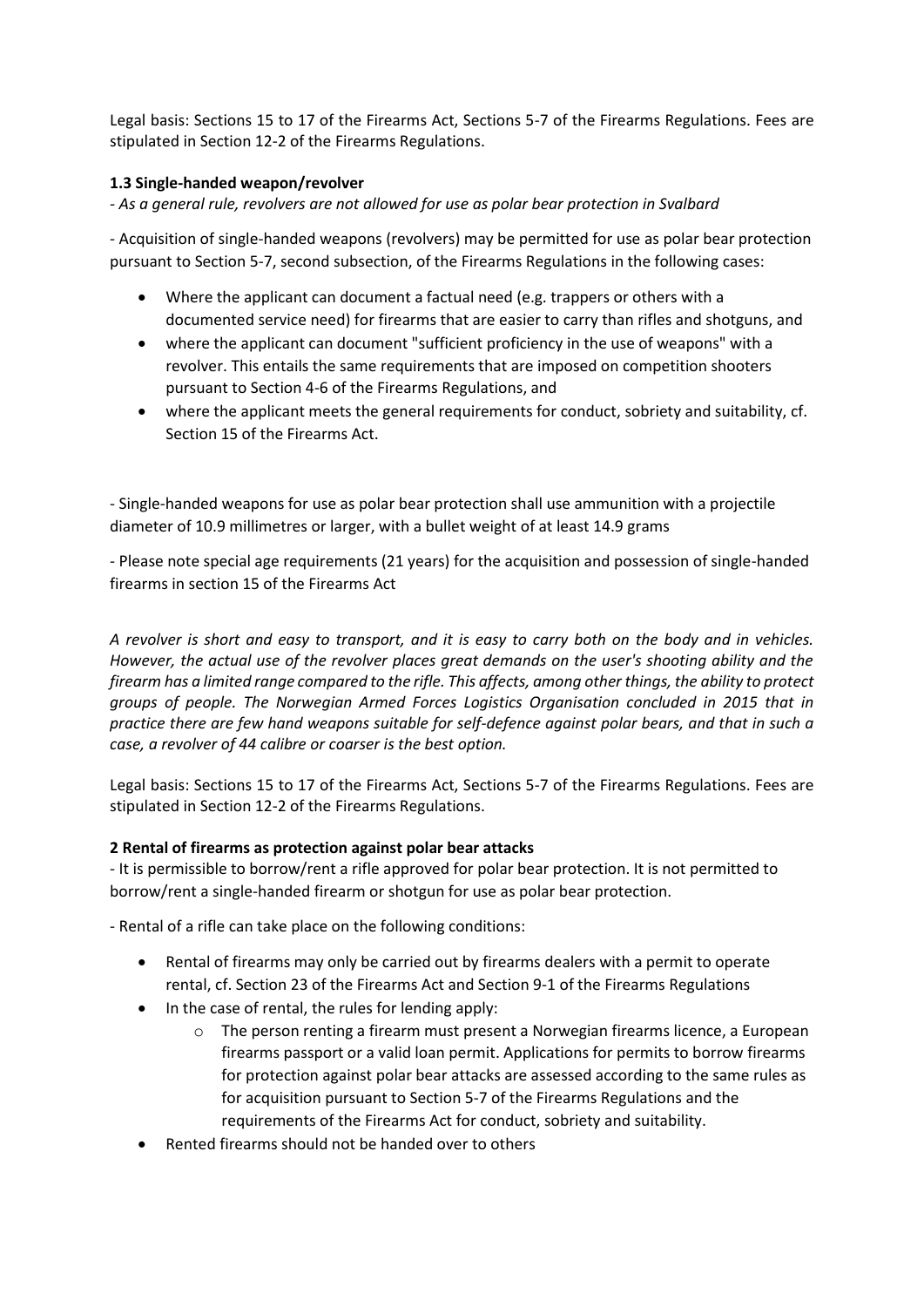- The owner shall provide the borrower with a rental declaration in accordance with Section 6- 9 of the Firearms Regulations
- The borrower shall always have in his possession the rental declaration together with the rental permit/firearms card when he/she carries or brings a firearm or ammunition.
- The owner shall otherwise comply with the requirements set out in Chapter 9 of the Firearms Regulations

Legal basis: Section 18 of the Firearms Act, Sections 6-9 to 6-11 of the Firearms Regulations.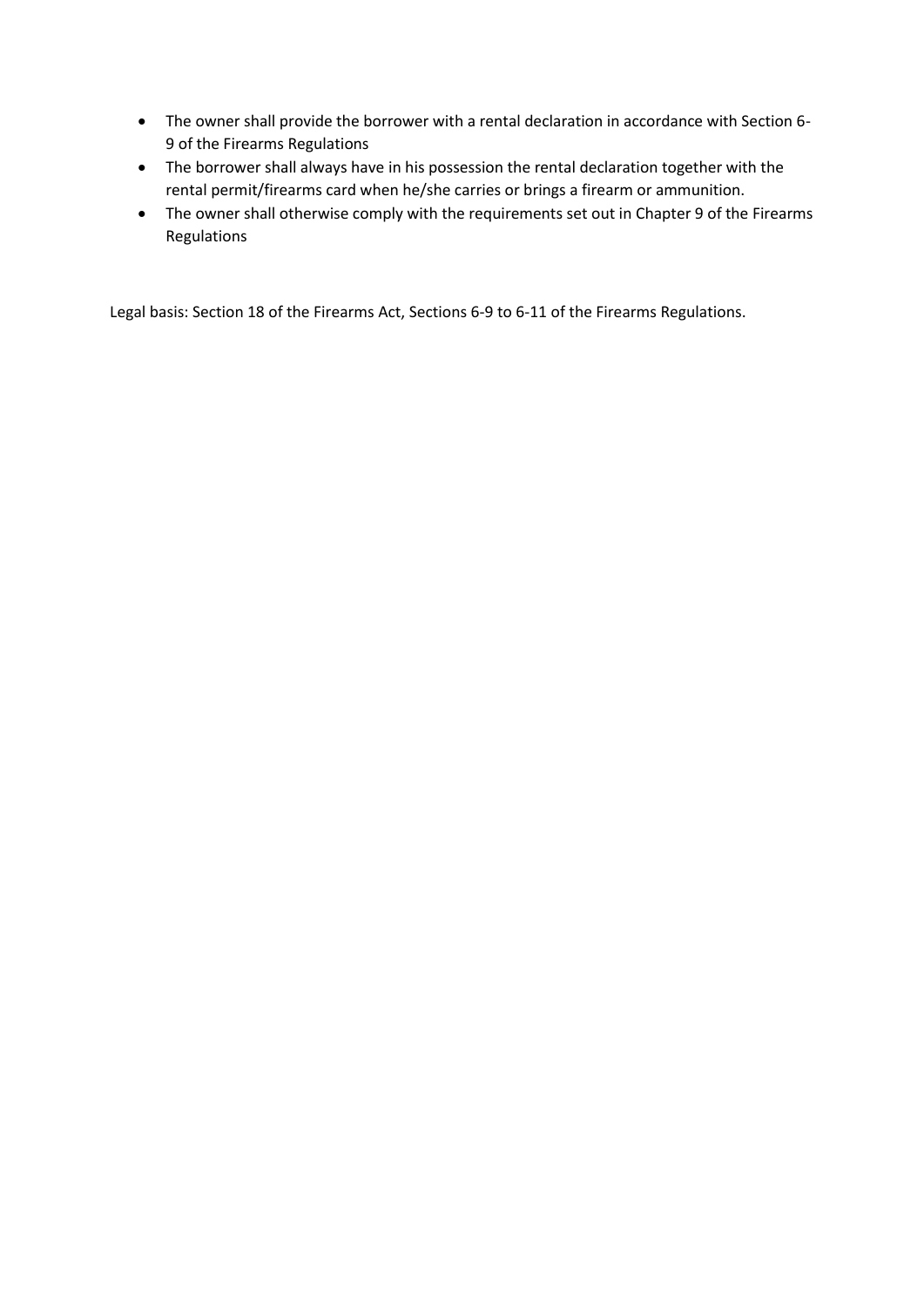## **3 Rental of firearms as protection against polar bear attacks**

## **3.1 Lending between private individuals**

- Anyone who has a permit to own firearms and firearm accessories pursuant to Sections 5 or 6 may borrow similar firearms. If the borrower does not have a Norwegian firearms permit or a European firearm passport for either a rifle or shotgun, or on a higher category of weapon<sup>1</sup>, he/she must apply for a permit to borrow firearms as protection against polar bear attacks. Applications for permits to borrow firearms are assessed according to the same rules as for acquisition pursuant to Section 5-7 of the Firearms Regulations and the requirements of the Firearms Act for conduct, sobriety and suitability.

- Only rifles and shotguns can be borrowed for use as polar bear protection. It is not permitted to lend single-handed firearms for this purpose between private individuals.

- Application for a permit for loan of firearms incurs a fee according to rates stipulated in the Firearms Regulations

- Rented firearms should not be handed over to others

- The lender shall provide the borrower with a loan declaration in accordance with Section 6-9 of the Firearms Regulations

- The loan declaration shall be linked to a specific weapon and the relevant firearms number shall be stated on the loan declaration.

- The period of the loan must be stated in the loan declaration

Legal basis: Section 18 of the Firearms Act, Section 6-11 of the Firearms Regulations.

#### **3.2 Lending from companies etc. to members or employees of the organisation**

- Anyone who has a permit to own firearms and firearm accessories pursuant to Section 5 or 6, may borrow similar firearms. Persons who do not have a firearms permit for a similar type of firearm must apply for a permit to borrow firearms.

- Lending of firearms from companies to members or employees of the organisation for use as polar bear protection shall take place in accordance with sections 6-9 and 6-10 of the Firearms Regulations. The company shall have an appointed firearms officer who meets the requirements for conduct, personal characteristics and proficiency in the use of firearms.

- Companies may lend single-handed firearms to employees or members of the organisation in accordance with Sections 6-9 and 6-10 of the Firearms Regulations. This presupposes that the

 $1$  The lender must ensure that the borrower has a Norwegian firearms permit or a European firearms passport for either a rifle or shotgun or a "higher category of weapon" (singlehanded/high-capacity weapon). Firearms categories (from low-high):

**Hunting firearms** (rifle and shotgun) – **single-handed firearms** (revolver and pistol) – **high capacity firearms with a high injury potential** (semi-automatic firearms). You can acquire/borrow/rent down in the categories, but not the other way around. This means that if you have a firearms permit for a single-handed firearm, you can rent a rifle

for polar bear protection. However, you cannot buy a revolver for use as polar bear protection if you only have a firearms permit for a rifle.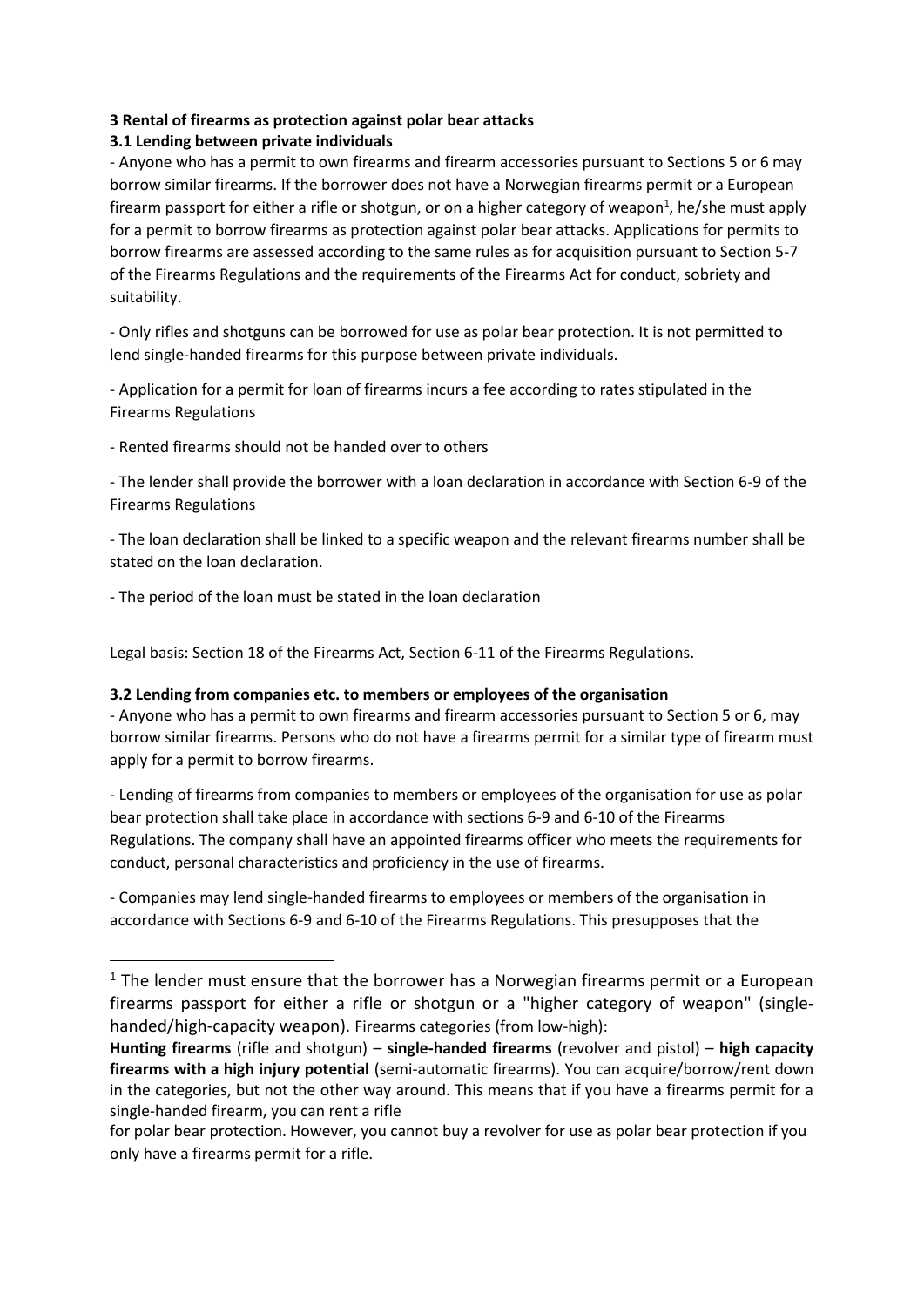borrower has a Norwegian firearms permit or a European firearms passports for a firearm in the same category – i.e. a revolver or a pistol

- The rental period shall be specified and shall coincide with the length of the employment relationship, possibly a shorter period of time based on specific needs

- Employees/members who have a valid firearms permit/lending permit may borrow firearms from the company's firearms pool. The company's firearms officer decides which firearm to lend in exchange for a loan declaration.

Legal basis: Section 18 of the Firearms Act, Sections 6-9 of the Firearms Regulations.

## **4 Ammunition and other scaring devices 4.1 Rubber bullets for shotguns**

- Rubber bullets (rubber slugs) for shotguns are allowed to be acquired for use as protection against polar bear attacks

- The Governor emphasises that the use of rubber bullets for this purpose requires special expertise and may entail risk. To avoid injuring the polar bear, the shot should, as far as possible, be directed towards the back of the animal.

- The dealer of this type of ammunition is obliged to inform that rubber bullets are a secondary and defensive means of protection. Rubber bullets cannot under any circumstances replace firearms with ball ammunition

## **4.2 Bear spray/pepper balls**

- The use of bear spray and pepper balls for use as protection against polar bear attacks in Svalbard is not permitted. Section 3-6 no. 2 of the Firearms Regulations prohibits the use of pepperspray. Applications for a permit pursuant to section 5-10 are not granted for this purpose.

#### **4.3 Flare gun, signal pen and trip flares**

- Flare gun, signal pen, trip flares and ammunition for these are exempt from the permit obligation, cf. Section 2-3, no. 2 and Section 2-3 of the Firearms Regulations.

- Signal gun, signal pen and trip flares are permitted to be acquired, borrowed and rented for use as **deterrence** 

## **5 Transport and shipping of firearms and ammunition**

- When carrying firearms on your body within a built-up area, the vital part of the firearm should be removed

- The rules in Section 6-6 second subsection of the Firearms Regulations apply corresponding to those for motor vehicles in Svalbard. Exceptions apply to firearms and ammunition transported on snowmobiles outside built-up areas. Outside built-up areas, you can leave the snowmobile without removing the vital part of the firearm. Within built-up areas, the vital part of the firearm must always be removed when leaving the snowmobile.